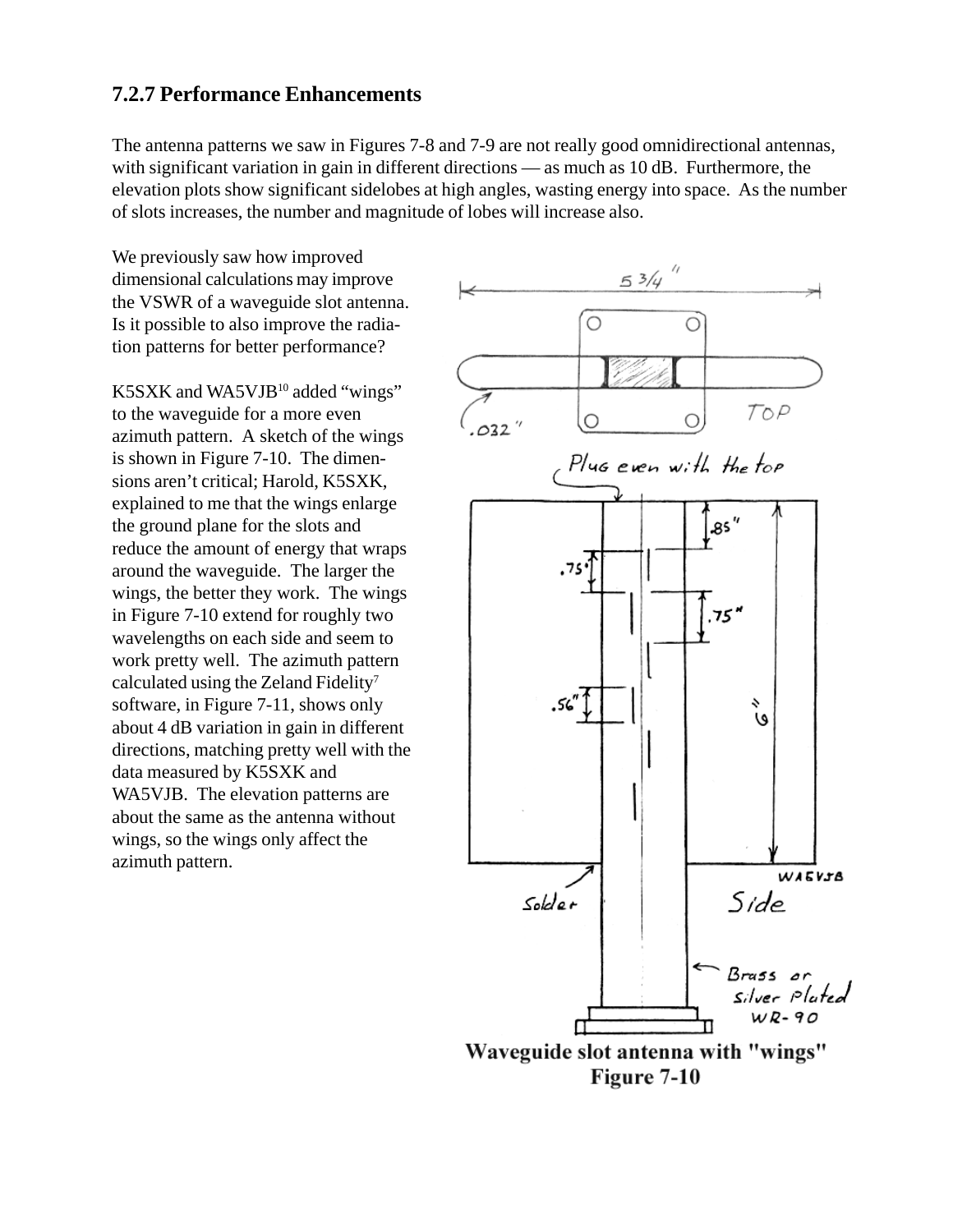

An alternative wing construction adds a single thin plate on each edge of the waveguide. Figure 7-12 is a photo of a 24 GHz slot antenna by PA∅EHG<sup>19</sup>. I have no data on how well this construction works.

The large slot spacing in the array causes the high sidelobe levels in the elevation patterns in Figures 7-8 and 7-9. Since the slot spacing is fixed at  $1/2\lambda$  (in the waveguide), it must be greater than  $1/2\lambda$  in free space, and we<sup>s</sup>can't improve the pattern by reducing the spacing. An alternative method of pattern shaping for antenna arrays is to vary the amplitude at each element in the array. The desired amplitude taper distributes more power to the center elements and less toward the ends of the array. T. T. Taylor described<sup>20,21</sup> a technique for calculating the array amplitudes for any desired sidelobe level. Since the amplitude at each slot is controlled by the displacement of that slot from the centerline, we can simply calculate a displacement from the waveguide centerline for each slot individually to arrive at the desired amplitude distribution.

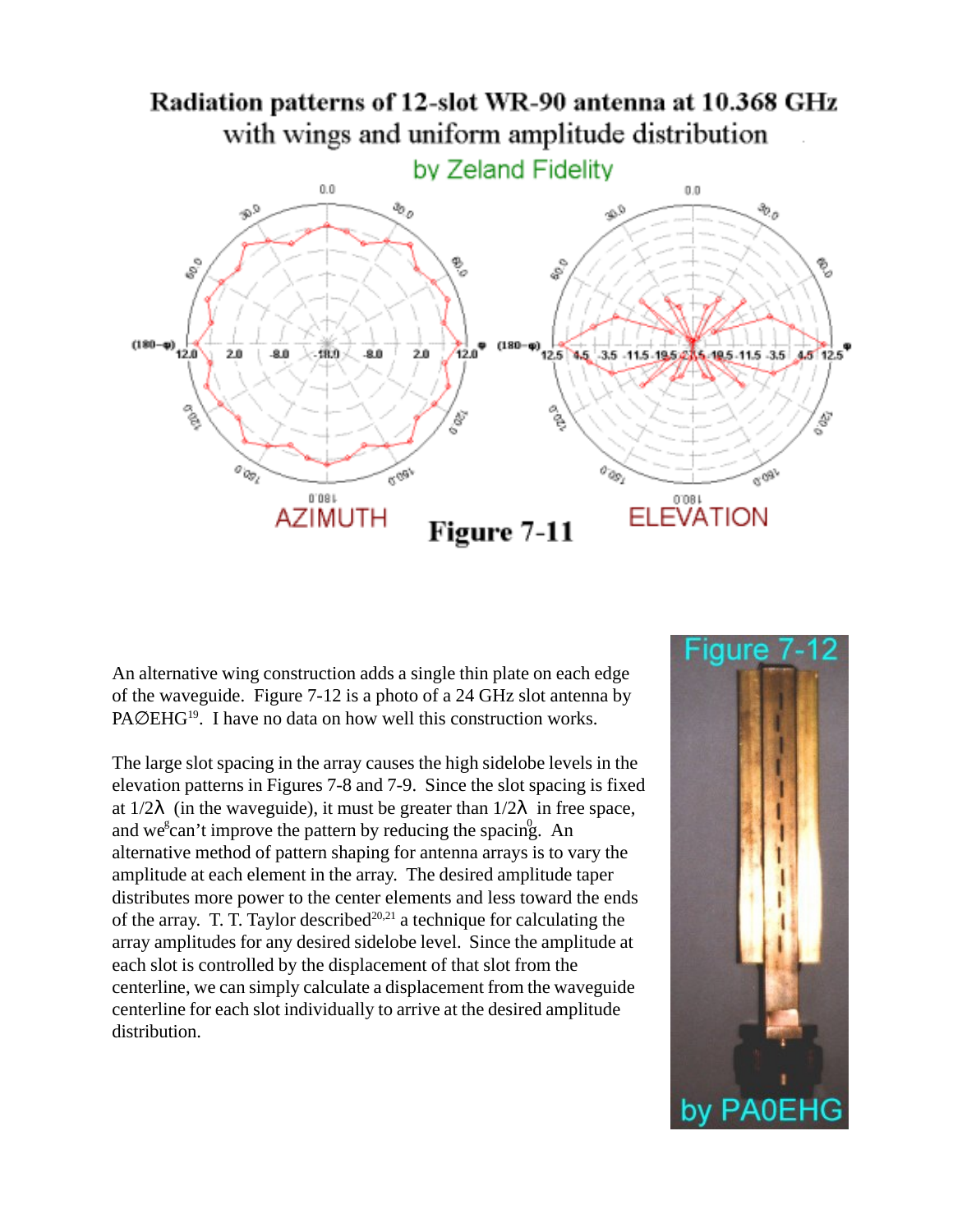I modified the previous computer model, for a twelve-slot antenna, from constant slot displacement for uniform amplitude distribution, to a tapered slot displacement providing a Taylor distribution of amplitude designed to have all sidelobes at least 20 dB down. With six slots on each side, the two end slots receive 5.1 dB less power than the center two slots, and the two intermediate slots are 2.2 dB down from the center. The resulting elevation pattern in Figure 7-13, calculated using Zeland Fidelity, shows sidelobes significantly reduced from Figure 7-10; the azimuth pattern was unchanged. An added benefit to the Taylor distribution is a broader main elevation lobe with only 0.1 dB reduction in gain.

# Radiation patterns of 12-slot WR-90 antenna at 10.368 GHz with Taylor distribution amplitude taper



The amplitude levels and slot admittances required for a 20 dB Taylor distribution are shown in Table 7-1. Working from this table, a slot displacement and slot length must be calculated for each admittance in the table. The calculation may be made using the **slotantenna.xls** spreadsheet: enter an admittance from the table as the quantity **"Gslot"** in the box highlighted in magenta and record the resultant slot displacement and resonant length. This change will over-write the formula in the box, so make a backup copy of the spreadsheet first.

A Taylor distribution may be calculated for any desired maximum sidelobe level, so we have good control of the elevation pattern. Other distributions are also available, with different attributes; the Dolph-Chebyshev<sup>21</sup> distribution is also frequently used in array antennas.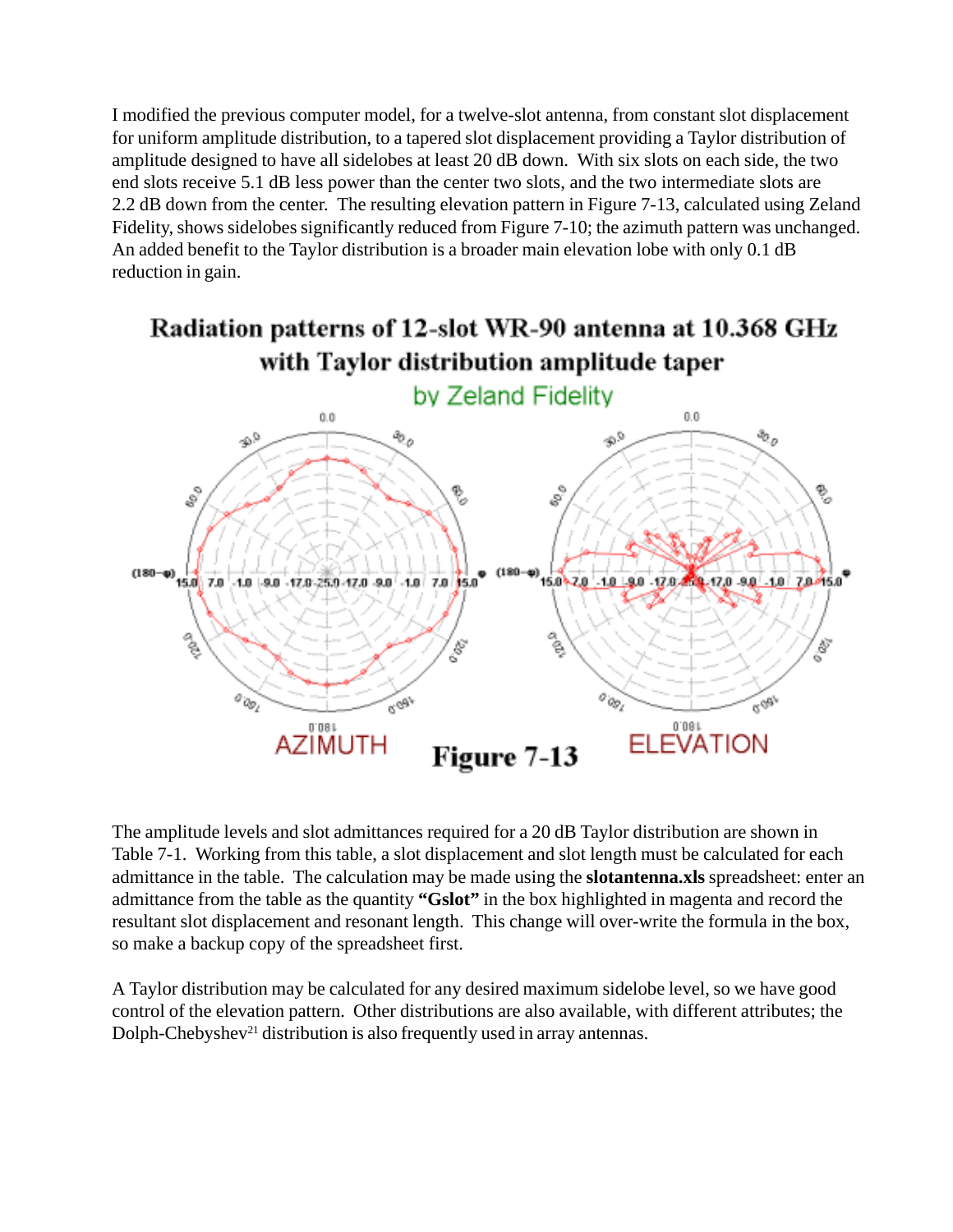# **Waveguide slot antenna with 20 dB Taylor distribution**

### **Table 7-1**

### **A: Relative amplitude at each slot**

| <b>SLOT#</b> | 8slots |        |        | 12 slots 16 slots 20 slots 24 slots 32 slots total |        |        |    |
|--------------|--------|--------|--------|----------------------------------------------------|--------|--------|----|
| 1            | $-4.4$ | $-5.1$ | $-5.4$ | $-5.5$                                             | $-8.1$ | $-5.6$ | dB |
| $\mathbf 2$  | 0.0    | $-2.2$ | $-3.4$ | $-4.2$                                             | $-6.7$ | $-5.1$ | dB |
| 3            | 0.0    | 0.0    | $-1.3$ | $-2.3$                                             | $-4.5$ | $-4.1$ | dB |
| 4            | $-4.4$ | 0.0    | 0.0    | $-0.8$                                             | $-2.4$ | $-2.9$ | dB |
| 5            |        | $-2.2$ | 0.0    | 0.0                                                | $-0.8$ | $-1.8$ | dB |
| 6            |        | $-5.1$ | $-1.3$ | 0.0                                                | 0.0    | $-1.0$ | dB |
| 7            |        |        | $-3.4$ | $-0.8$                                             | 0.0    | $-0.3$ | dB |
| 8            |        |        | $-5.4$ | $-2.3$                                             | $-0.8$ | 0.0    | dB |
| 9            |        |        |        | $-4.2$                                             | $-2.4$ | 0.0    | dB |
| 10           |        |        |        | $-5.5$                                             | $-4.5$ | $-0.3$ | dB |
| 11           |        |        |        |                                                    | $-6.7$ | $-1.0$ | dB |
| 12           |        |        |        |                                                    | $-8.1$ | $-1.8$ | dB |
| 13           |        |        |        |                                                    |        | $-2.9$ | dB |
| 14           |        |        |        |                                                    |        | $-4.1$ | dB |
| 15           |        |        |        |                                                    |        | $-5.1$ | dB |
| 16           |        |        |        |                                                    |        | $-5.6$ | dB |

### **B: Gslot for each slot for above amplitude**

| 1              | 0.0943 | 0.0594 | 0.0437 | 0.0346 | 0.0287 | 0.0214 |
|----------------|--------|--------|--------|--------|--------|--------|
| 2              | 0.1557 | 0.0833 | 0.0547 | 0.0405 | 0.0322 | 0.0229 |
| 3              | 0.1557 | 0.1073 | 0.0703 | 0.0500 | 0.0382 | 0.0257 |
| 4              | 0.0943 | 0.1073 | 0.0813 | 0.0595 | 0.0451 | 0.0293 |
| 5              |        | 0.0833 | 0.0813 | 0.0654 | 0.0511 | 0.0332 |
| 6              |        | 0.0594 | 0.0703 | 0.0654 | 0.0546 | 0.0368 |
| $\overline{7}$ |        |        | 0.0547 | 0.0595 | 0.0546 | 0.0396 |
| 8              |        |        | 0.0437 | 0.0500 | 0.0511 | 0.0411 |
| 9              |        |        |        | 0.0405 | 0.0451 | 0.0411 |
| 10             |        |        |        | 0.0346 | 0.0382 | 0.0396 |
| 11             |        |        |        |        | 0.0322 | 0.0368 |
| 12             |        |        |        |        | 0.0287 | 0.0332 |
| 13             |        |        |        |        |        | 0.0293 |
| 14             |        |        |        |        |        | 0.0257 |
| 15             |        |        |        |        |        | 0.0229 |
| 16             |        |        |        |        |        | 0.0214 |
|                |        |        |        |        |        |        |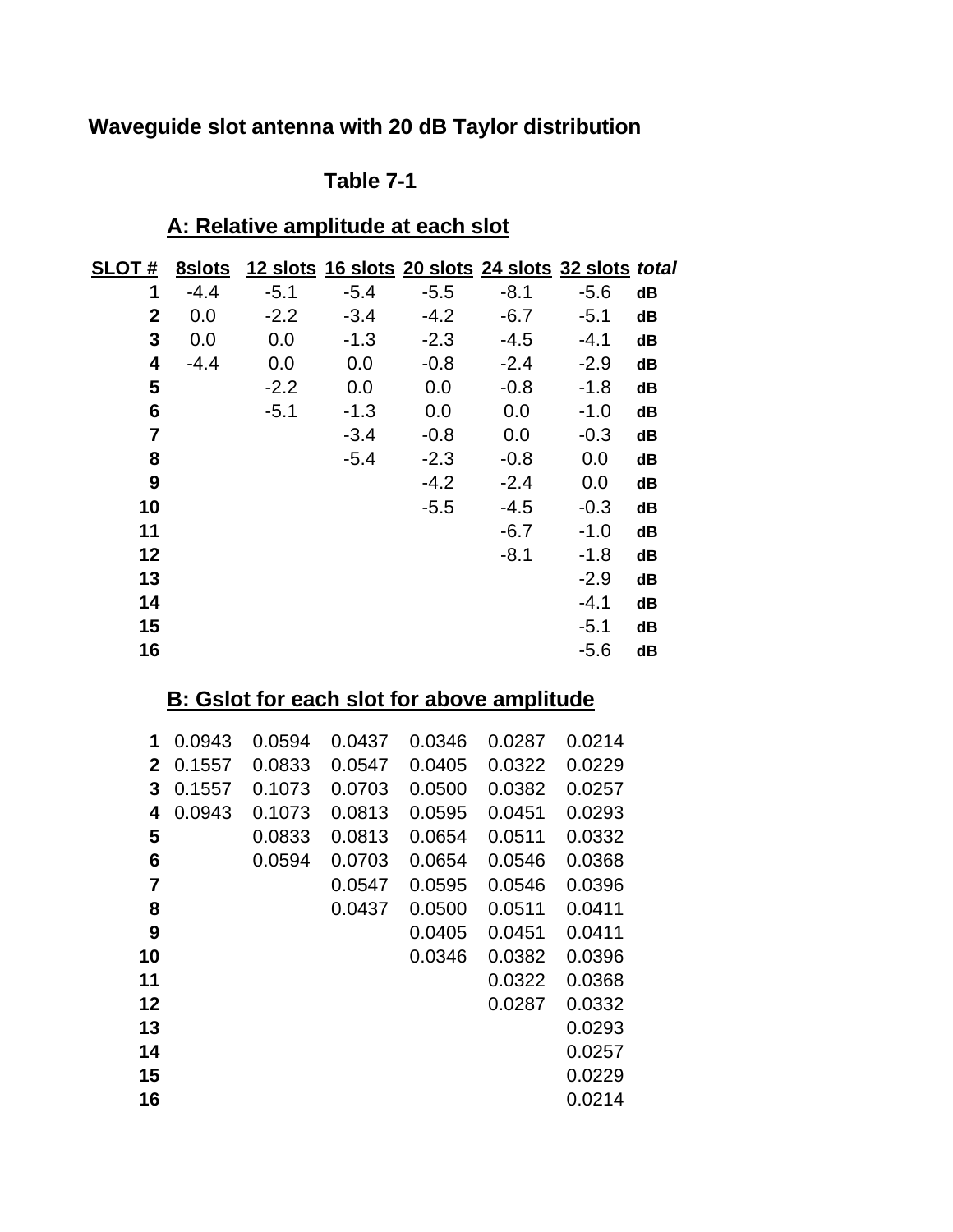In the azimuth plane, only the wings affect the radiation pattern; the Taylor distribution pattern is identical to the original. Similarly, only the elevation pattern is different for the Taylor distribution. The two enhancements appear to independently affect the azimuth and elevation patterns, respectively. Figure 7-14 plots all three patterns together for comparison.



A close look at Figures 7-13 and 7-14 reveals that the elevation pattern for the 12-slot antenna with tapered distribution has first sidelobes that are only about 14 dB down, better than the uniform distribution but not as good as the expected 20 dB. I reviewed some simple calculated elevation patterns and saw that the Taylor distribution only provided good sidelobe reduction with an array length of eight or more, or a waveguide slot antenna with 16 or more slots (at least 8 on each side). A 16-slot antenna should meet the design goal of having all elevation sidelobes at least 20 dB down.

To see how good a slot antenna we can design, I made computer models for two 16-slot antennas in WR-90 waveguide: a plain one with uniform slot displacement, and an enhanced one with both wings and tapered slot displacements. The displacements were calculated for a 20 dB Taylor distribution using Table 7-1. For each model, I calculated radiation patterns using Zeland Fidelity<sup>7</sup> software.

The plain 16-slot antenna has patterns in Figure 7-15 similar to the 12-slot antenna patterns in Figure 7-9, with large elevation sidelobes and amplitude varying by 10 dB around the azimuth. The gain is about 3 dB higher than the 12-slot.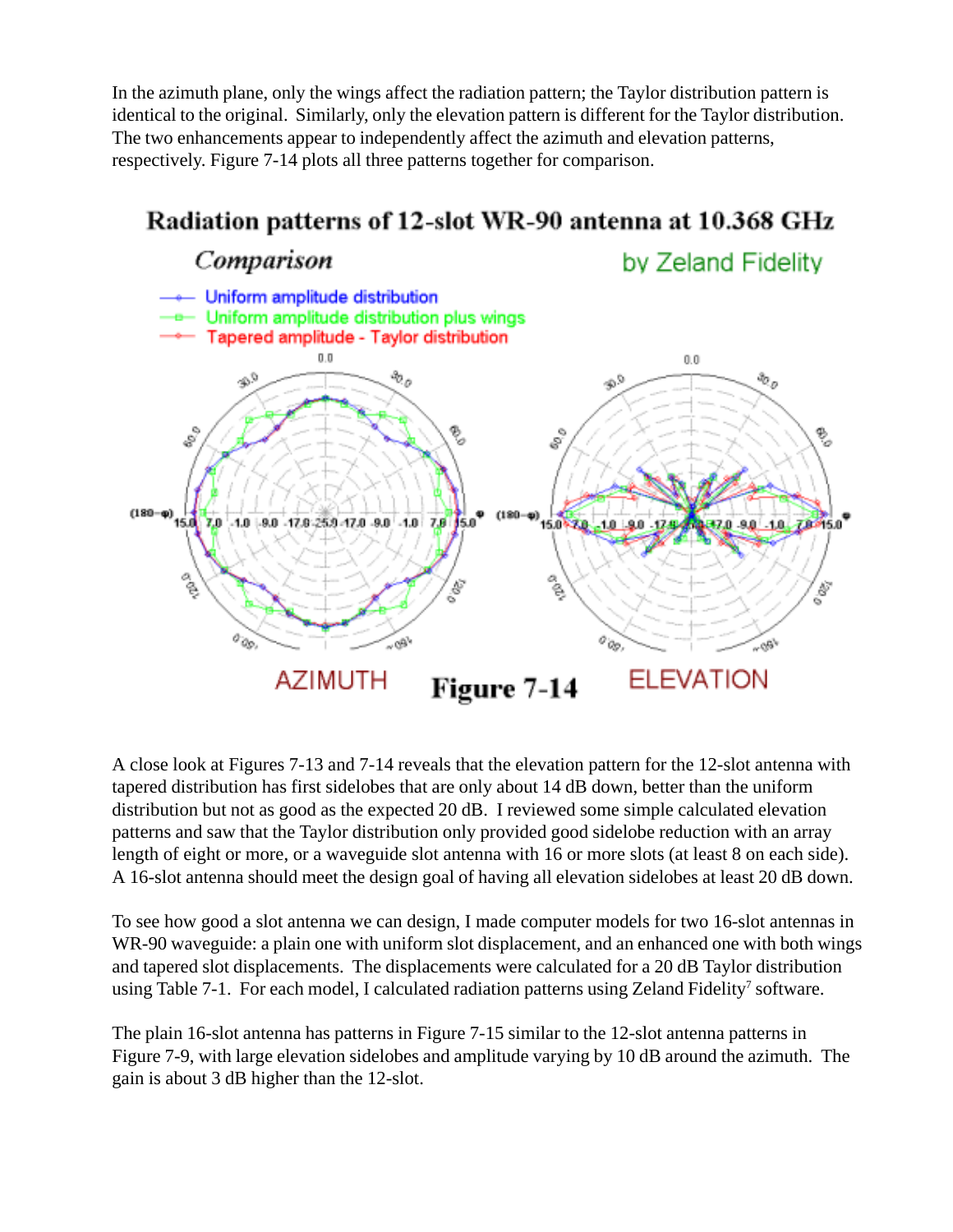## Radiation patterns of 16-slot WR-90 Antenna at 10.368 GHz with uniform amplitude distribution



The enhanced 16-slot antenna shows improved patterns in Figure 7-16. The elevation sidelobes are at least 20 dB down, exactly as designed, and the azimuth is also more uniform, with only about 5 dB of variation. The price for azimuth uniformity is a small decrease in peak gain — we have lowered the peaks and filled the valleys, to make the antenna more omnidirectional.

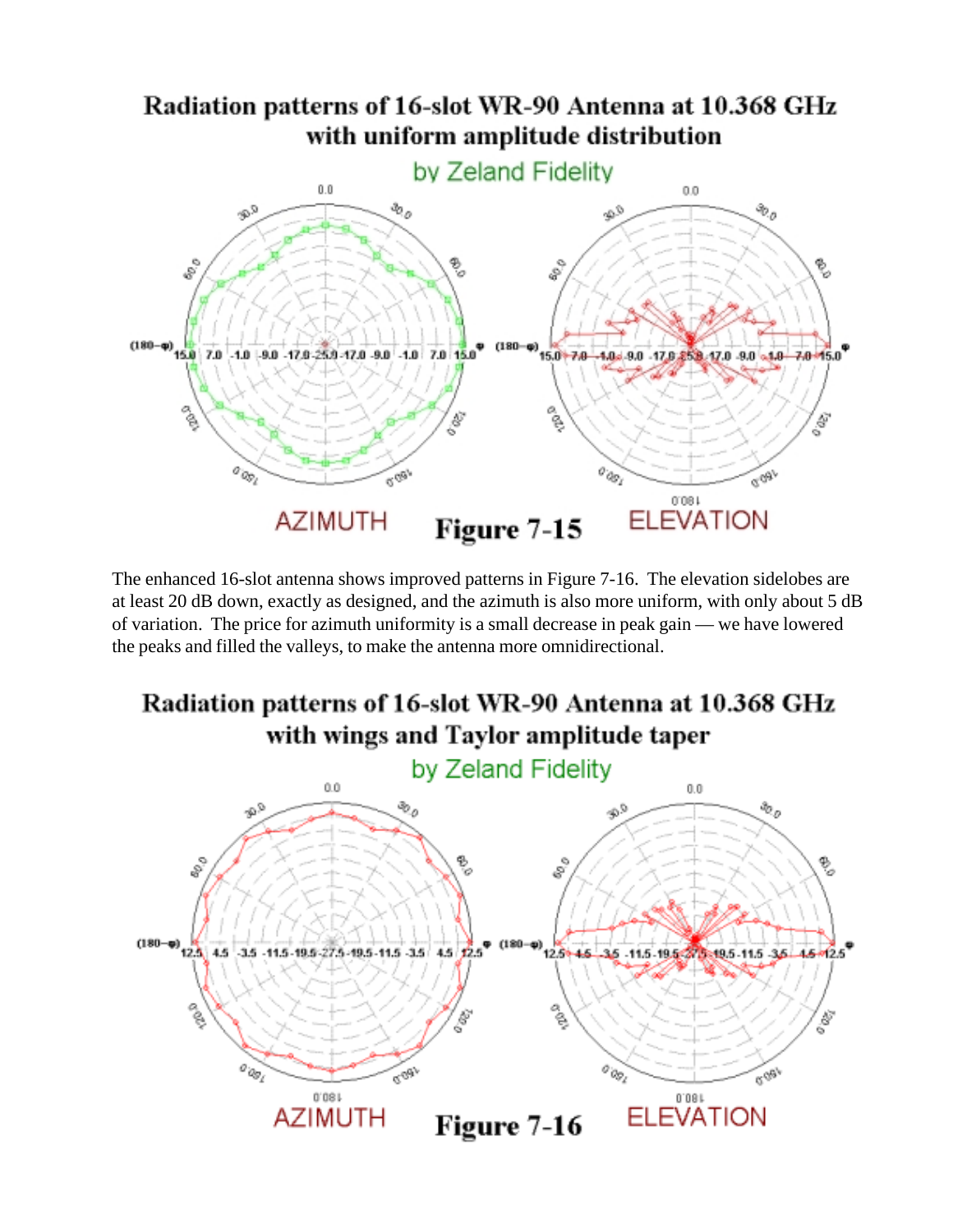The final result of our enhancements is a better antenna, with improved patterns in both azimuth and elevation. We can see a direct comparison in Figure 7-17, which includes radiation patterns for the plain 16-slot antenna, a 16-slot antenna with amplitude taper using the Taylor distribution, and a 16 slot antenna with both amplitude taper and wings. The cost for these enhancements is a bit of additional complexity in calculating the dimensions, a few more dimensions to measure during construction, and the addition of the wings.



Radiation patterns of 16-slot WR-90 antennas at 10.368 GHz

The difference in dimensions between the plain and enhanced slot antennas can be seen in dimensioned templates for the two antennas. Figure 7-18 is the template for a plain 16-slot WR-90 antenna for 10.368 GHz, while Figure 7-19 is the template for the same antenna enhanced with amplitude taper using the Taylor distribution. Wings like Figure 7-10 may be added to either version. The dimensions in the second template may be used as to check the calculation procedure before attempting to enhance other slot antennas.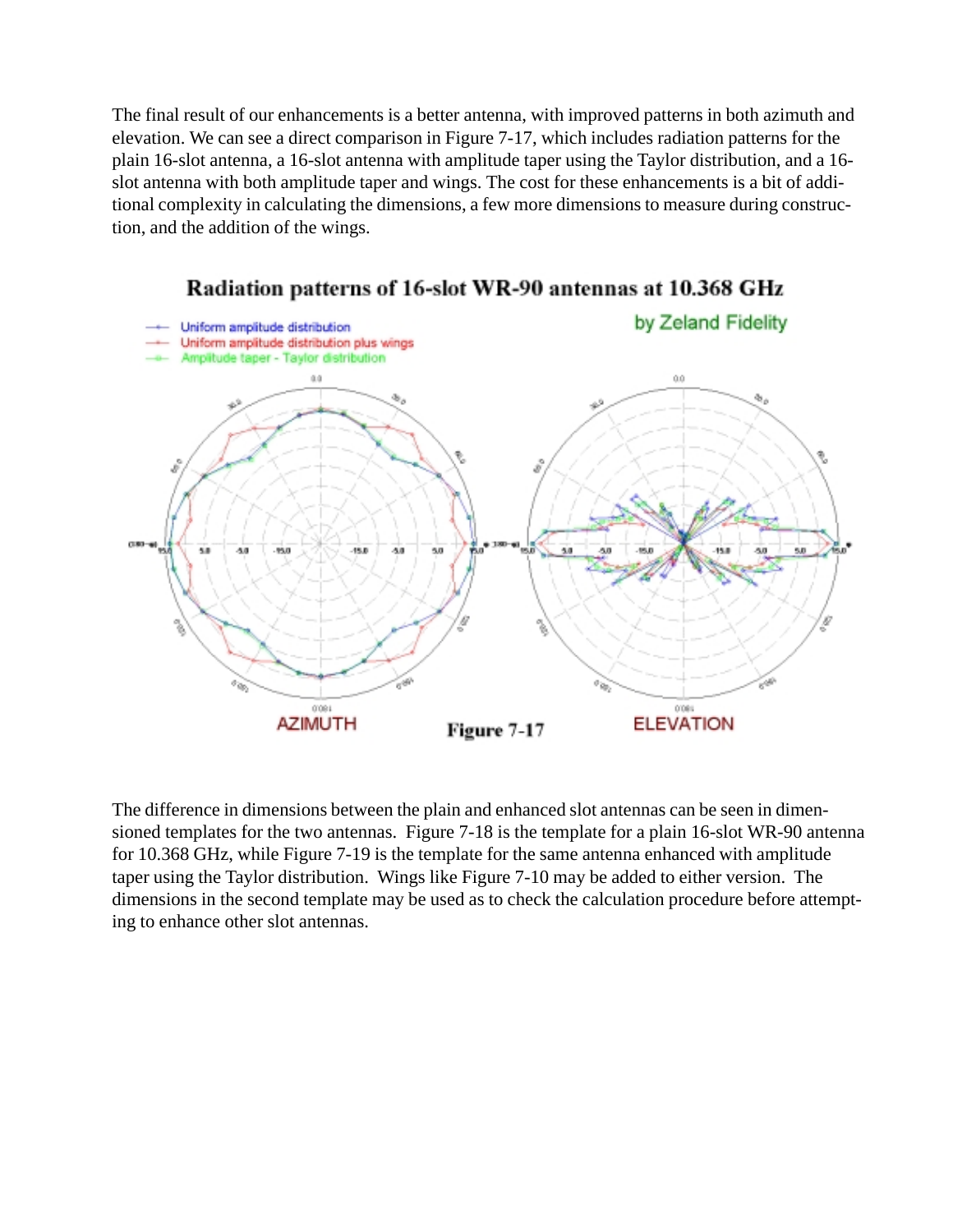

**WR-90 Waveguide 16-slot Antenna with Uniform Distribution**